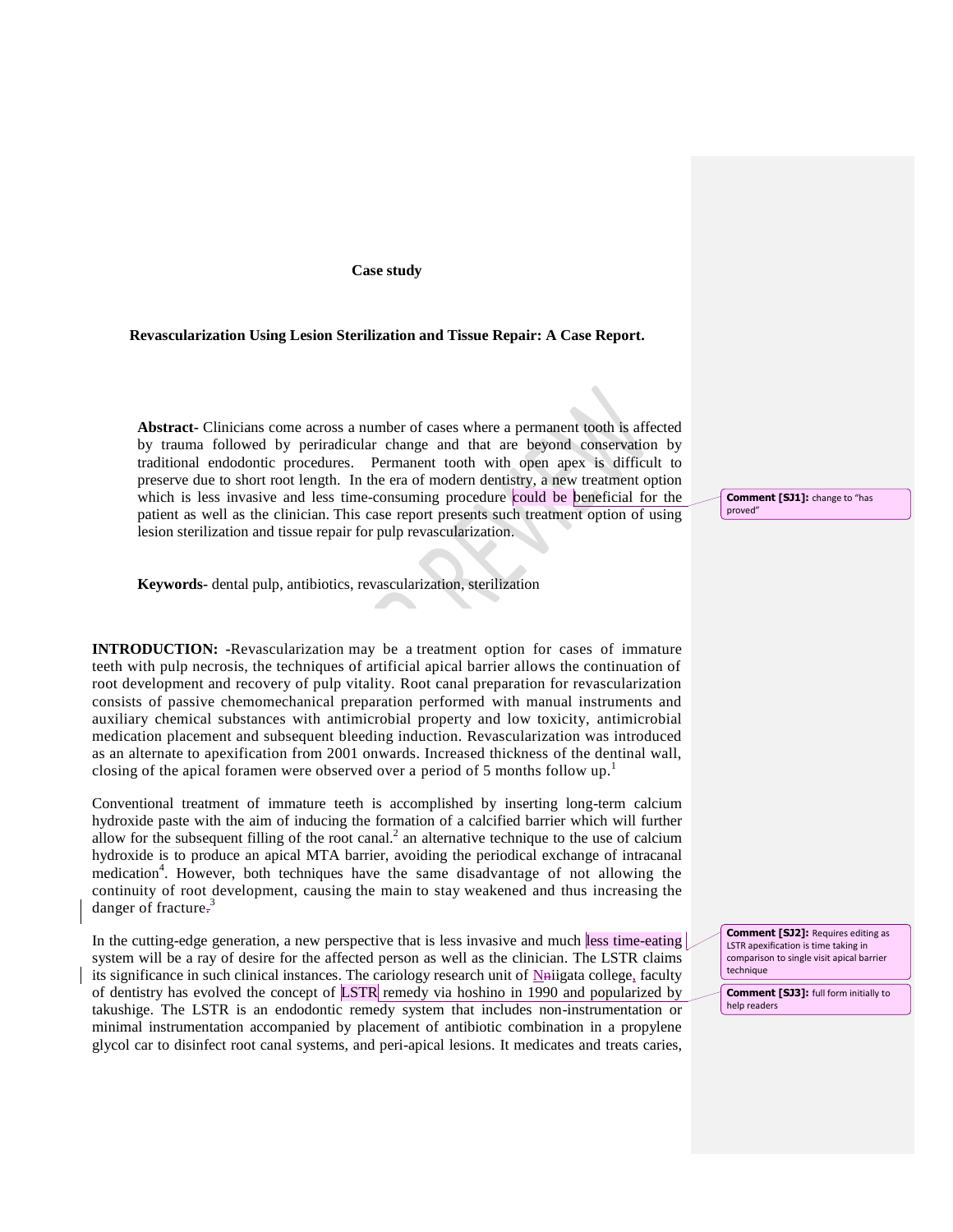pulpitis and root canal infection. The mechanism of LSTR is repair by way of natural defense mechanisms of host. Sterilizing the canals and pulp chamber through medicaments can lower the bacterial load. Sterilization with medicaments will lead to 20 to 40% cleaning action and debridement. Most typically an aggregate of 3 antibiotics together with solvent macrogol and propylene glycol are used, so it is also called three mix mp pastes<sup>5</sup>.

## **PREPARATION OF TRIPLE ANTIBIOTIC PASTE**

The maximum critical step in LSTR is the preparation of Triple antibiotic paste. (Fig1) The most not unusual combination is the one proposed through Ttakushige et al. This includes Metronidazole, ciprofloxacin, and minocycline. The cCommercially available antibiotics are taken in separate dappen dishes. The enteric coating of the tablet is eliminated via scraping the coating with a blade, and for the capsule the outer capsular material is removed. Then every of the additives are powdered one at a time in clean Mortar and pestle. Care must be taken to avoid wetting of powder. At this degree, if the powder has to be stored, it can be stored separately in tightly capped porcelain containers and stored in dark place or in the refrigerator to prevent exposure to light and moisture. After right Pulverization, each of the components is taken in a clean Glass slab/blending pad. Then a part of the solvent is allotted. The triple antibiotic mixture has most impact whilst seven parts of powder are mixed with one a part of Solvent. So after allotting, the powder is divided into seven components and every element blended separately with the Solvent to ensure uniform consistency of the combination. The final coaching can be a gentle ball-like shape of 1 mm Diameter. If the mixture is gentle add greater 3 blend powder to this. If the training turns into flaky, dry and too tough, then add extra solvent. Resultant opaque paste has to be saved in hermetic boxes. If the mix turns translucent on storage, it has to be discarded.<sup>6-8</sup>

# **Case report & Discussion**

This is a case of 14-year-old patient came to the Ddepartment of Cconservative Dentistry and Eendodontics with fractured tooth. On clinical examination it was found to be Ellis class III fracture with 11. Clinical examination revealed lack of response to pulp sensibility tests, percussion, and palpation.

Radiographic Examination Revealed That Tooth #11 Had Incomplete Root Formation, And Periapical Lesion.(Fig 2)

The Diagnosis of Pulp Necrosis with Chronic Periapical infection was confirmed. After Evaluating the Choices,the Treatment Choice Was Pulp Revascularization

After preparation of triple antibiotic paste, access cavity was prepared. Local anesthesia was given, and rubber dam isolation was done. The access cavity is prepared using round bur, and the necrotic tissue is removed followed by irrigation with saline and sodium hypochlorite. The ethylenediaminetetraacetic acid (EDTA) was used to allow deeper penetration of antibiotics into the dentinal tubules. Cavity was prepared to place **Comment [SJ4]:** cut short words as most readers will be aware of preparation and give more emphasis on clinical technique advantages and disadvantages

**Comment [SJ5]:** what test gave what results need to be documented. In discussion add the suitable test for checking vitality in immature permanent teeth which is of great importance to the clinician.

**Comment [SJ6]:** explain why revascularization was choic in comparison to others in deail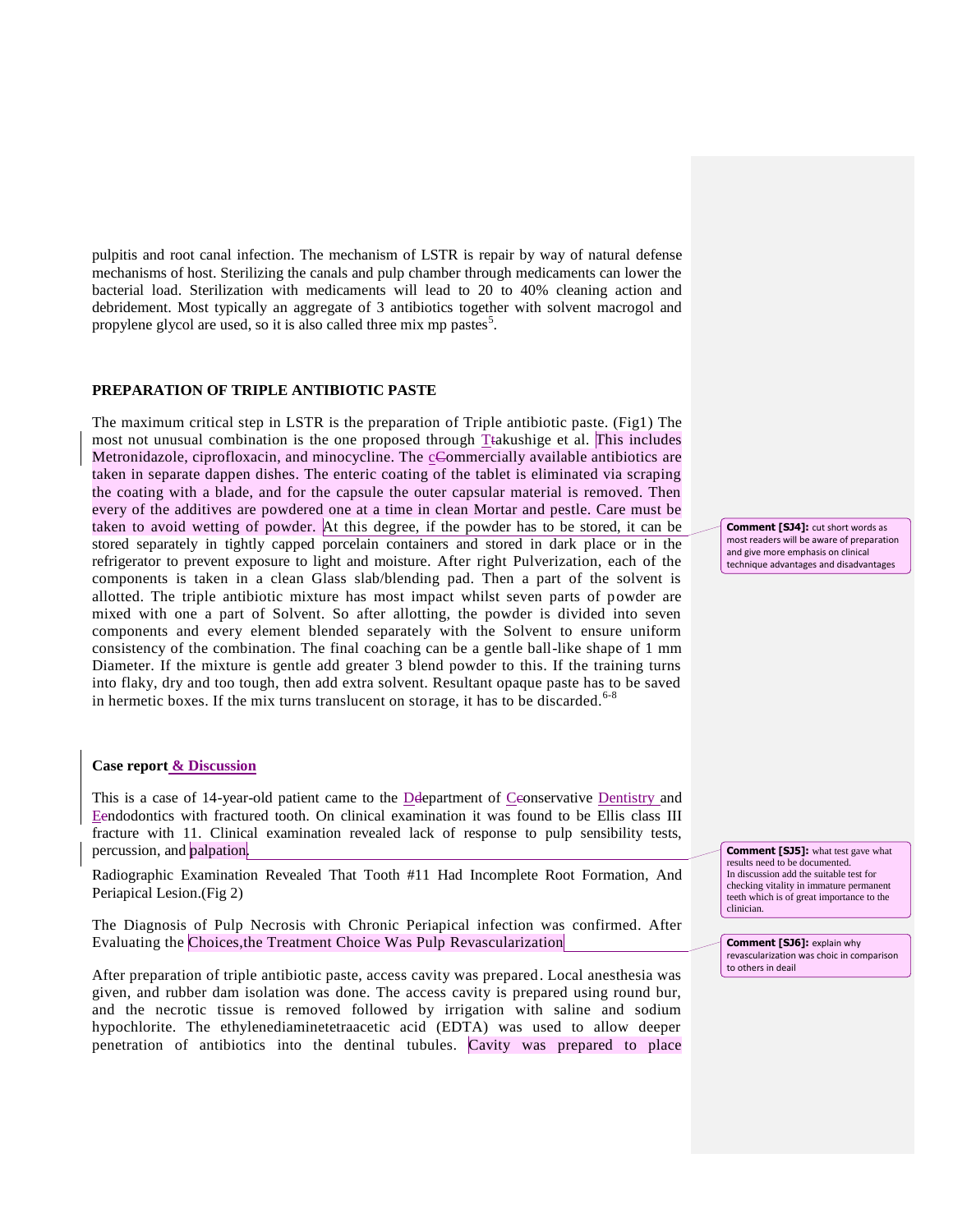medicament using a round bur at the canal orifice which is 2 mm deep, and 1 mm wide, and is meant for retaining the triple antibiotic paste at the canal orifice. After proper drying, the paste is placed in the cavity, and followed by MTA was placed. (Fig 3)

The radiographic control after one year and six month of treatment revealed that the lesion had disappeared, and there was thickening of the dentin walls. (Fig  $4, 5, 6$ )

Bacteria which are present mainly in the root canal system and superficial layer of contaminated root canal wall may additionally be effortlessly eliminated by way of traditional endodontic treatment. But the bacteria, which continue to be in the deep layers of root canal dentin, may additionally leak out to periapical space and cause complications. Application of antibacterial medicinal drug to endodontic lesions is one of the medical approaches that can be used to sterilize such lesions.<sup>9</sup> In this fact, a single antibacterial medicine can also no longer be effective, even if it is a broad spectrum antibiotic, due to the fact bacterial composition of the contaminated root canals is complicated in natural. In addition, micro organism may additionally invade root canals from different oral sites, like dental biofilm, saliva and from carious dentin which may also additionally smear the root canal at some stage in endodontic treatment. All such micro organism has to be centered by way of precise antibacterial medication. Since the majority of micro organism in the deep layers of contaminated dentine of the root canal wall consists of obligate anaerobes, metronidazole was once chosen as first preference amongst the antibacterial drugs. Metronidazole even at excessive concentrations can't eradicate all microorganisms indicating the necessity of different pills.<sup>11, 12</sup> Thus, ciprofloxacin and minocycline, in addition to metronidazole had been added to sterilize contaminated root dentin. This combination antibiotics paste has to penetrate root canal dentin. The penetration capacity of these pills was once elevated through mixing these tablets with propylene glycol and macrogol. The penetration ability of propylene glycol was clearly demonstrated by Cruz et al.<sup>13</sup> In patients displaying internal/external root resorption, physiologic root resorption exceeding 2/3root size requiring brief time period house management, Lesion Sterilization and Tissue Repair might also be regarded as an choice technique.<sup>14,15</sup>This approach might also additionally locate utility in uncooperative children and with special health care needs in whom traditional endodontic cure can't be carried out due to related conditions. The technique has additionally been used in controlling recurrent/persistent

## **CONCLUSION**

In this case report endodontic treatment using antibacterial mix (a combination of ciprofloxacin, metronidazole, and minocycline mixed with propylene glycol and macrogol) has shown good clinical and radiographic success. However, we advocate further clinical and histological studies with longer follow-up.



**Comment [SJ7]:** check whether this is required in young permanent teeth to make retaining cavities as the young permanent teeth already have thin dentinal walls

**Comment [SJ8]:** Apart from radiographic sign, what other methods were used by authors to confirm revitalization.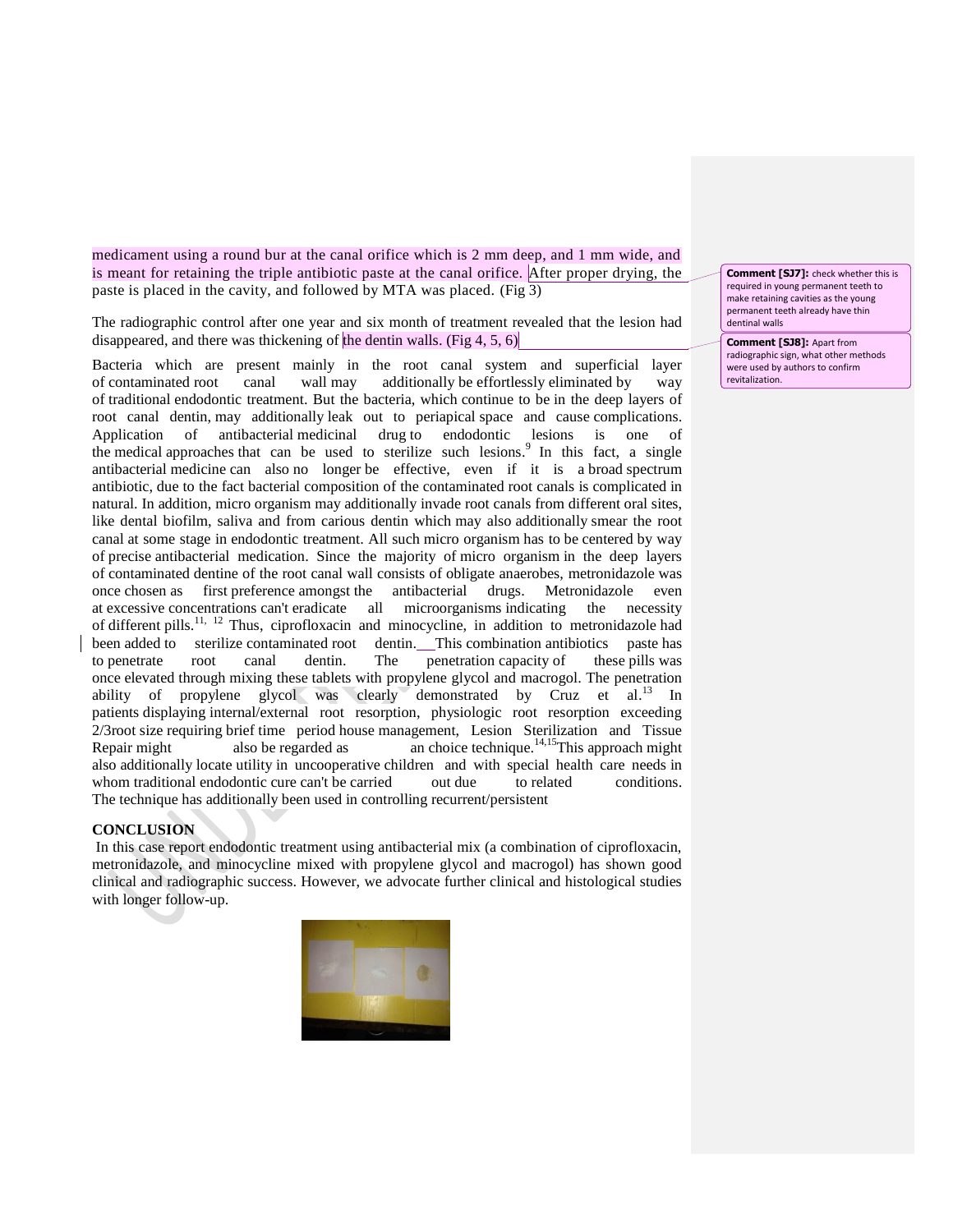**Figure 1**

 **Triple antibiotics mix preparation**



 **Figure 2 Preoperative radiograph**



 **Figure 3** 

 **Triple antibiotics followed by MTA placed** 





 **Fig 4- 6 month follow up Fig 5-12 month follow up Fig 6-18 month follow up**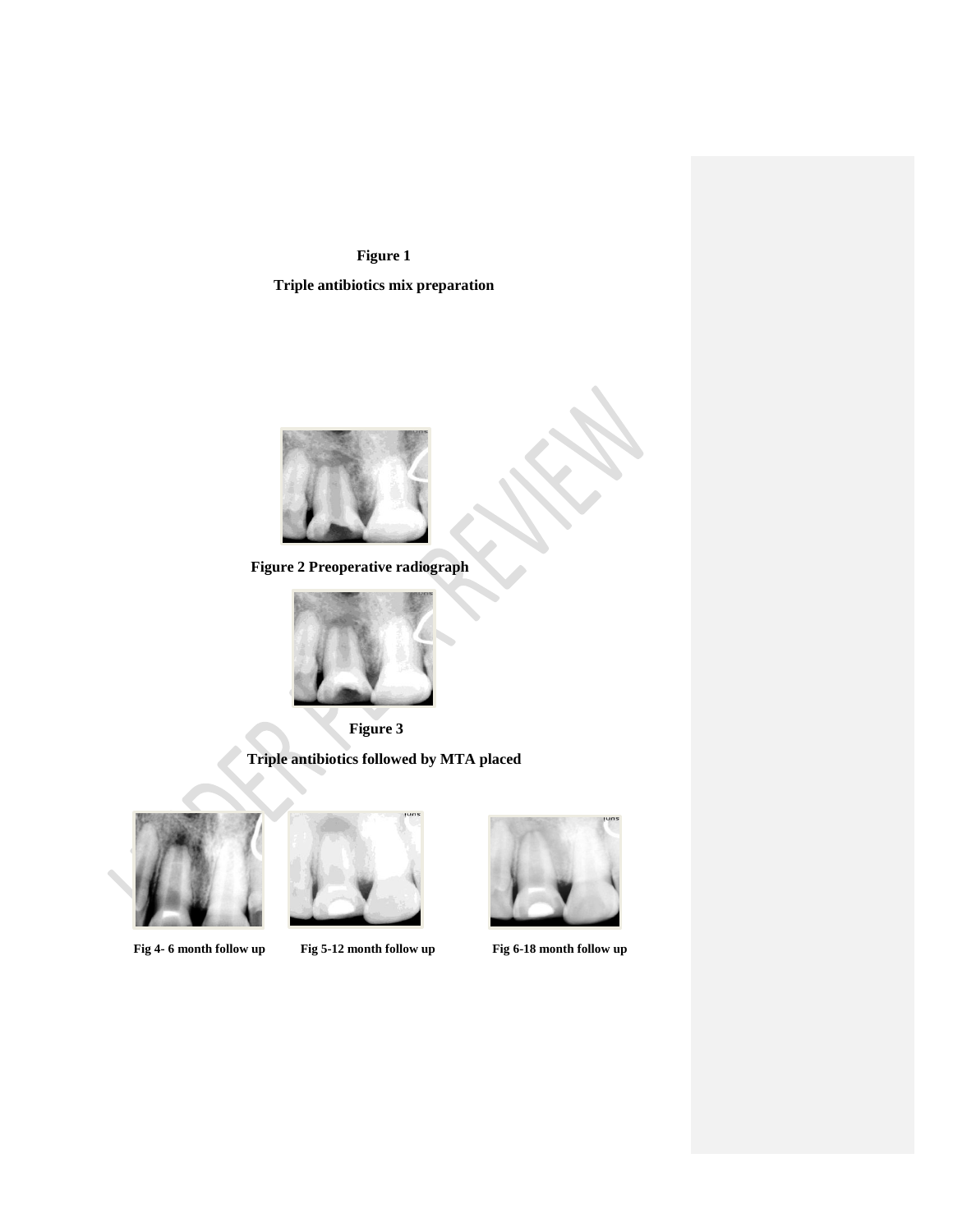

 **Figure 7**

 **Post op after composite restoration**